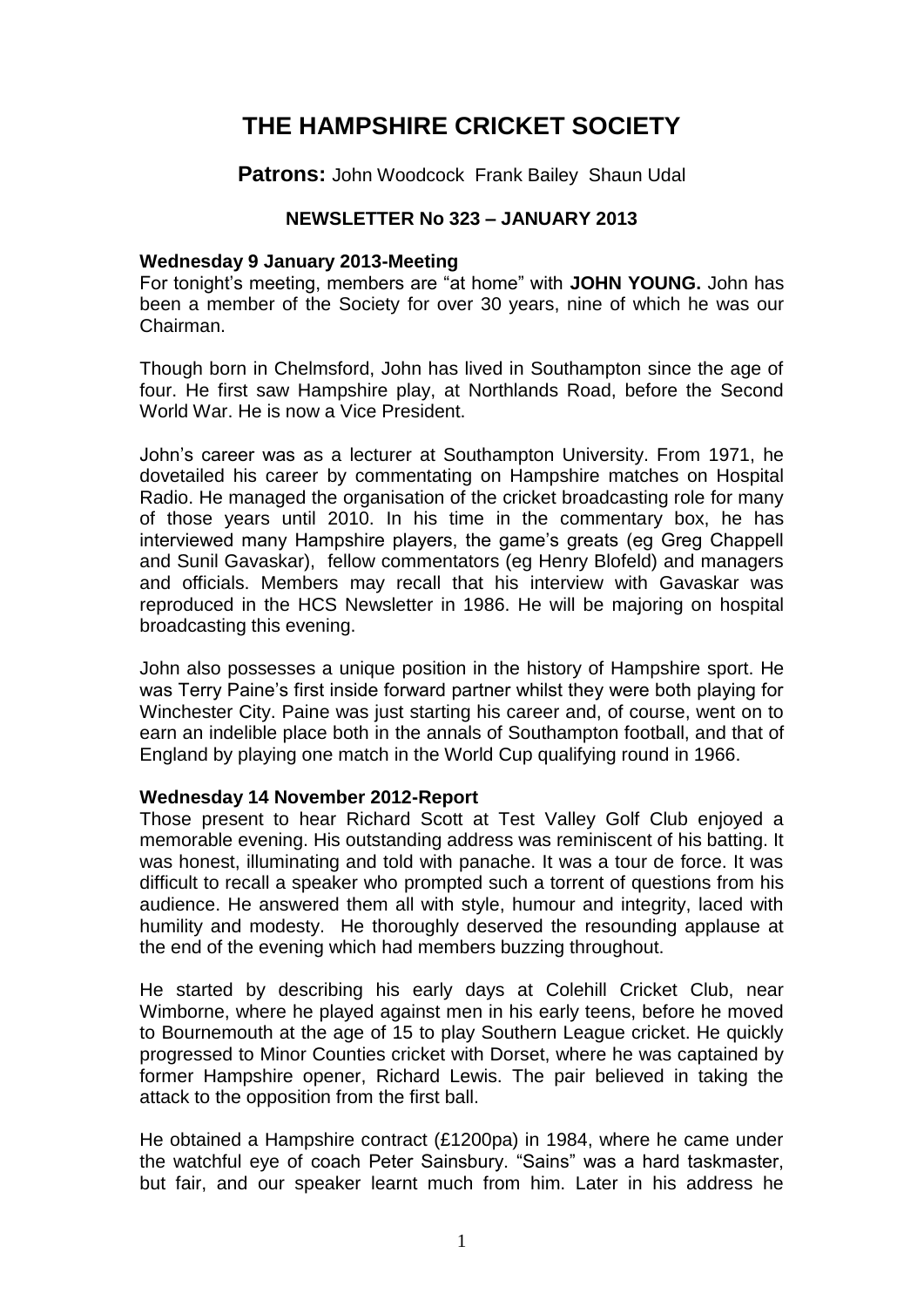remarked that the values and standards he instilled in his role of coach with Middlesex emanated from those he learnt from Sainsbury, Jimmy Gray and Arthur Holt. He recounted that all the  $2<sup>nd</sup>$  XI at the time played Southern League cricket on a Saturday. On the following Monday morning, "Sains" would sit them down and ask how many runs, wickets and catches they had claimed. The approach engendered competition; they wanted to please their coach and also best their colleagues.

The best performance of his career was that remarkable innings in the Sunday League against Yorkshire (see November Newsletter). The reaction from his audience clearly indicated that it has entered into Hampshire folklore. However, he could not explain how or why it happened, or why he never repeated it. One interesting postscript was that, as an uncapped player, he changed in the 2<sup>nd</sup> XI room under the pavilion and started to return there at the end of his epic knock for a shower. With the crowd cheering wildly, and with his bat raised in the air in acknowledgment, Nigel Cowley shouted that he could return to the main dressing room to use the shower there!

He offered splendid insights on his colleagues. Mark Nicholas was a fine leader of men, and a good motivator whose communication skills improved with experience. Like many others of that era he regarded Malcolm Marshall as probably the best of all fast bowlers. He commented on the commitment of Chris and Robin Smith to Hampshire's cause. He never thought of them as taking the place of English-born batsmen. They also offered opportunities for Hampshire staff to play good club cricket in South Africa in the winter. He himself spent six winters there and another four in Australia. He was always in competition with Tony Middleton for a first team place and when the latter made the breakthrough, and the retiring David Turner was replaced by David Gower, he decided to go to Gloucestershire.

After leaving the game, he worked in estate agency, sports leisure management and bar/club management before returning to cricket as a coach. He was portfolio coaching at summer schools and camps, Bournemouth, Dorset and the Royal Navy before applying for the post of  $2<sup>nd</sup>$ XI coach at Middlesex. After being interviewed by John Emburey and Don Bennett, he was offered the job. He then took on a caretaker role as first team coach.

He then recounted the improvement in Middlesex's fortunes. The catalyst was the shrewd appointment of Angus Fraser as Director of Cricket. The pair then set about changing the culture of the club, and instilling new standards and values. Shaun Udal was also invaluable in helping with the process. In the Q & A session, he described the establishment of a comprehensive coaching set-up, embracing all facets of the game, the Middlesex Academy, an Emerging Players Programme and substantial improvements to the facilities at Radlett CC, which was now Middlesex's training base. The Q & A session also covered a shoal of other matters including captaincy, recruitment, agents, T20, James Harris, Chris Wright (who started his career with Liphook in the Southern League), Andrew Strauss and Eoin Morgan. He was full of praise for Hampshire's coaching and development system. He thought the County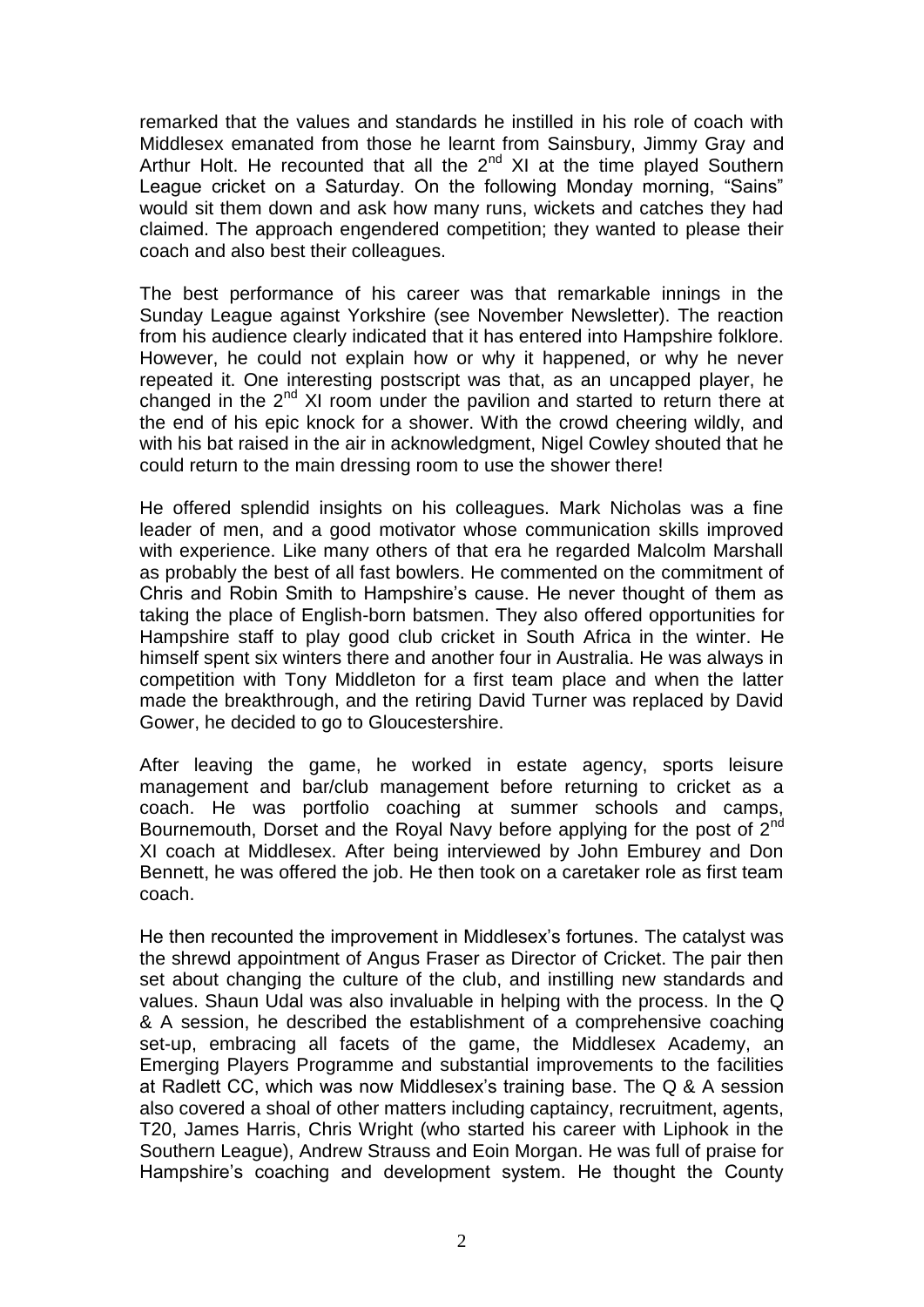winning two out of three trophies in 2012 was a considerable achievement in the current era.

At the end of his initial address he said he was privileged to have lived the dream. His audience certainly left having felt they had partly shared it.

## **Wednesday 5 December 2012-Report**

Members enjoyed a lovely evening in the company of John Woodcock prior to the Annual Dinner. In a delightful ramble through his career covering cricket he touched upon his colleagues in the pressbox, including RC Robertson-Glasgow, Sir Neville Cardus and EW Swanton-legends all, as well as the great batsmen he had seen, particularly the three Ws, Len Hutton, Denis Compton, Viv and Barry Richards, Rohan Kanhai and Gary Sobers, Graeme Pollock, and right up to the present day, Kevin Pietersen. He thought Barry Richards was the best batsman he had seen. One amusing story concerned Denis Compton who whilst enjoying his  $50<sup>th</sup>$  birthday party received a phone call from his mother who informed him he was only 49! He also recalled talking to Roy Marshall in the Mayor's tent at Bournemouth after Hampshire had clinched the Championship in 1961. He asked Roy how often a bowler had genuinely dismissed him rather than he getting himself out. Roy's reply was "once I suppose" (Editor's note: Marshall still scored 2,607 runs in the season). There was also a wonderfully nostalgic review of the 1954/55 series in Australia, particularly the bowling of Frank Tyson and Brian Statham which enabled England to win three consecutive Tests after being thrashed in the first at Brisbane. There was much else besides as his audience enjoyed a unique trip down memory lane.

Andy Ray's warm vote of thanks matched the tenor of John's talk. Our Chairman, Susanne Marlow thanked the Ageas Bowl staff for all their work during the evening. Over seventy members and guests enjoyed an excellent Christmas meal.

(The editor is indebted to his wife, Jennie, and Robbie Wilton for providing notes of John Woodcock's address).

#### **SIR PATRICK MOORE**

Obituaries on Sir Patrick Moore, who died on 9 December, aged 89, referred to his interest in cricket. He spoke to the Society at Basingstoke over thirty years ago, on 24 September 1981. Tony Mitchener's report of the meeting captured the comedic nature of his address perfectly. He told a number of outrageous stories, including conceding 16 off one delivery, when the ball disappeared down a rabbit hole inside the boundary and no one shouted "lost ball", and a catch being taken off a rebound from a goat. The latter prompted a Laws enquiry to Lord's. The MCC reply, equally tongue in cheek one suspects, ruled that the goat had no business to be on the field of play! Not surprisingly, the famed astronomer also touched upon inter-planetary cricket. For cricket on the moon the lighter gravity would require fielders to be spread over 5 miles from the bat; the atmosphere of Mars would probably assist swing bowling; and for the 50 years' journey to Uranus for an away fixture the selectors would need to select a very young side at the outset!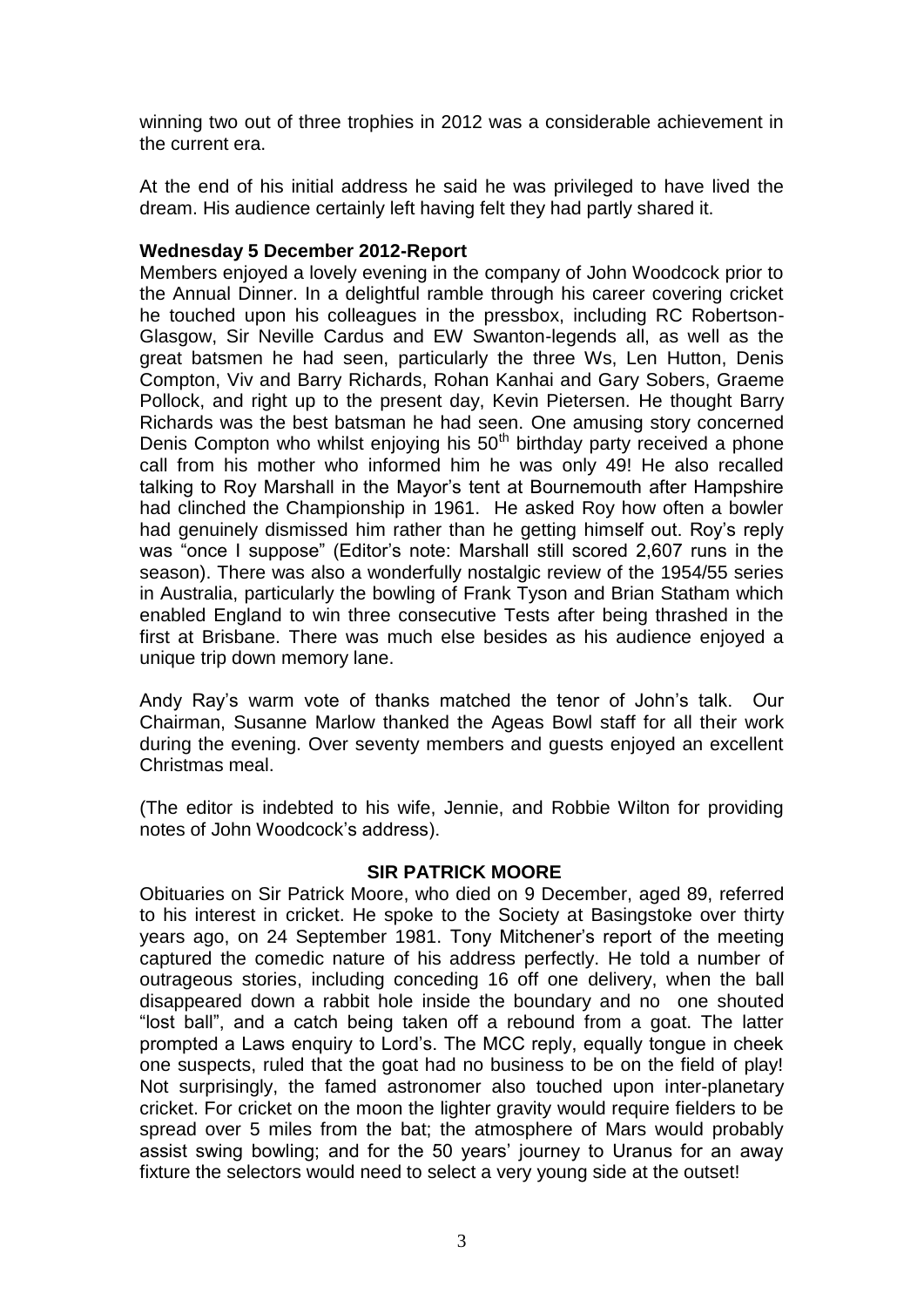## **CHRISTOPHER MARTIN-JENKINS**

Christopher Martin-Jenkins had been ill for much of 2012, but his death on 1 January was still a shock. The tributes from broadcasters, journalists and players alike have demonstrated his universal popularity throughout the cricketing world. He addressed the Society on 26 February 1981. Tony Mitchener's report mentions that "some of the highlights of an entertaining evening were found in the amusing anecdotes retold in brilliant mimicry of the voice and manner of those involved".

#### **TONY GREIG**

A tribute to Tony Greig, who died 29 December 2012, will be included in the next Newsletter. It will incorporate his performances against Hampshire, against whom he claimed a number of match-winning performances. It has been instructive that the obituaries and tributes have been of a revisionist nature, and that his contribution to cricket as a whole has been portrayed in a much more positive light that hitherto.

#### **GEORGE BAILEY**

Members will be aware that Hampshire have signed the Tasmanian, George Bailey, as their overseas registration for 2013. He is Australia's T20 captain. He made history in 2012 by becoming the first player to be named on his Australian debut since Dave Gregory in the very first Test in March 1877.

GEORGE JOHN BAILEY was born in Launceston on 7 September 1982. He is a middle-order right hand batsman, who made his first-class debut in 2004/5. He was an integral member of the Tasmanian side that won their inaugural Pura Cup (formerly Sheffield Shield) in 2006/7. He led the state to victory in two matches that summer, whilst acting as stand-in for the injured Dan Marsh. Four years later, in 2010/11, he captained the side to their second success. By now, the Sheffield Shield had been reinstated. He has scored over 700 runs in an Australian season on four occasions, his best aggregate being 778 (avge. 45.22) in 2005/6. He has scored 14 first-class centuries to the end of 2012.

His representative cricket has been for Australia Under-19s, Australia A and for his country in 13 ODIs and 13 T20 matches. His highest score in ODIs is 65 against England at The Oval last summer. He toured India with the A side in 2008/9.

The editor's contact in Australia regards him more as a limited-overs specialist. His career to date bears out that observation. He has appeared for the Chennai Super Kings in the IPL and for Melbourne Stars and Hobart Hurricanes in Australia's Big Bash. He also played for Scotland in limited overs matches in 2007 and 2010. In the latter year, he scored an impressive 90 in a losing cause at the Rose Bowl, an innings that no doubt prompted Hampshire's interest.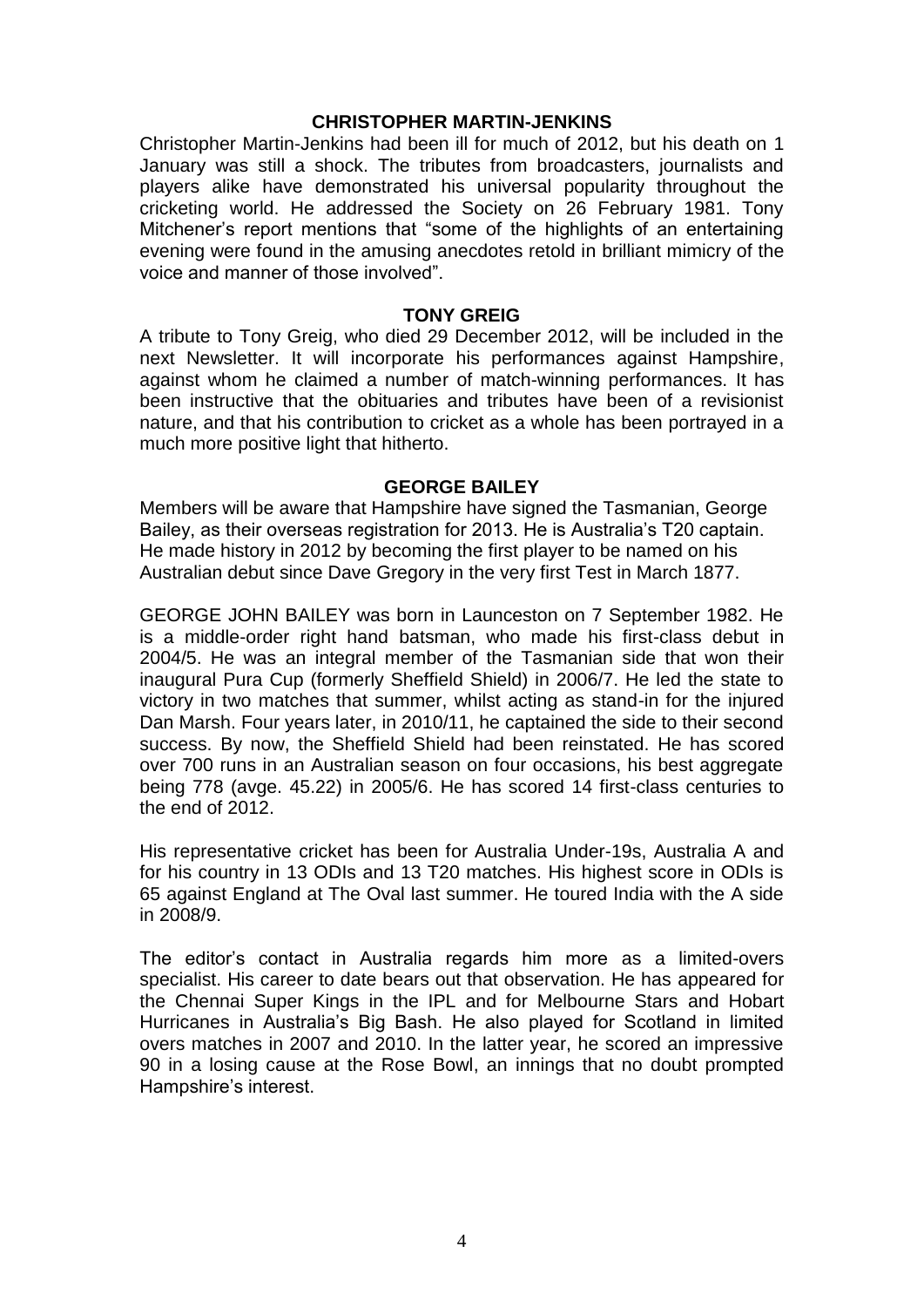#### **JOHN CARR LORD**

George Bailey will be the second Tasmanian to play for Hampshire. The first was John Carr Lord, who played as a 19 year old in the Country's inaugural first-class match, against Sussex at the Antelope Ground at Southampton in July 1864. He was living with his Tasmanian-born sister in Portsmouth at the time. Lord made 11 (opening the innings) and 4 not out (batting at 10)! It was his only match for Hampshire. He returned to Tasmania shortly afterwards and played for the island against Victoria at Launceston in March 1873. (The editor is currently researching all those men who played in Hampshire's first match, with a view to producing a book for the  $150<sup>th</sup>$  anniversary of that fixture in 1864).

#### **GLENN MAXWELL**

The Australian Cricket Society has nominated Glenn Maxwell as their Young Cricketer of the Year in 2011. Since his startling performances for Hampshire in the T20 competition last summer, the expansive right-handed batsman and off-spin bowler has won a place in both the Australian ODI and T20 side. He also played for Hampshire in the Champions League (T20) in South Africa in early October. He is currently playing for the Melbourne Stars (captained by Shane Warne and managed by Viv Richards) in Australia's Big Bash. One interesting feature of his appearances last year was his footwear. As far as the editor can recall, Maxwell was the first Hampshire player to wear red shoes!

#### **SIMON KATICH**

In an article in *The Cricket Paper* on 7 November 2012, it was reported that Simon Katich's long-term career plans involved "player welfare" in Aussie Rules football. A week later, it was announced he was joining Lancashire, for whom he played one match in 2010, next season. In his four summers with Hampshire (2003-05 and 2012), the nuggety left-handed batsman played in 39 matches, scoring 2661 runs (avge. 46.68). The highest of his six centuries was 196 against Yorkshire at Headingley last summer. He also held 33 catches, mainly at slip. He was the Society's Player of the Year in 2003. He was integral to Hampshire's victories in the final stages of both the T20 and CB40 competitions last summer when he brought his streetwise technique to bear at the end of the innings time and again. His last appearance for Hampshire was in the CB40 final at Lord's in September, in which his 35 not out off 26 balls enabled his side to post a match-winning total. He will be a difficult act to follow in the shortened forms of the game next summer.

#### **RORY KLEINVELDT AND IMRAN TAHIR**

Hampshire supporters will perhaps be surprised to learn that Rory Kleinveldt, who made one low key performance for the County against Lancashire at the Rose Bowl in 2008, made his Test debut for South Africa against Australia at Brisbane in November. He retained his place for the next Test at Adelaide. It was in the latter match that Imran Tahir suffered the misfortune of the worstever analysis by any bowler in the history of test cricket, conceding 260 runs in 37 overs without taking a wicket. Both were omitted for the third and final test at Perth, in which South Africa won so impressively by 309 runs to win the series 1-0.